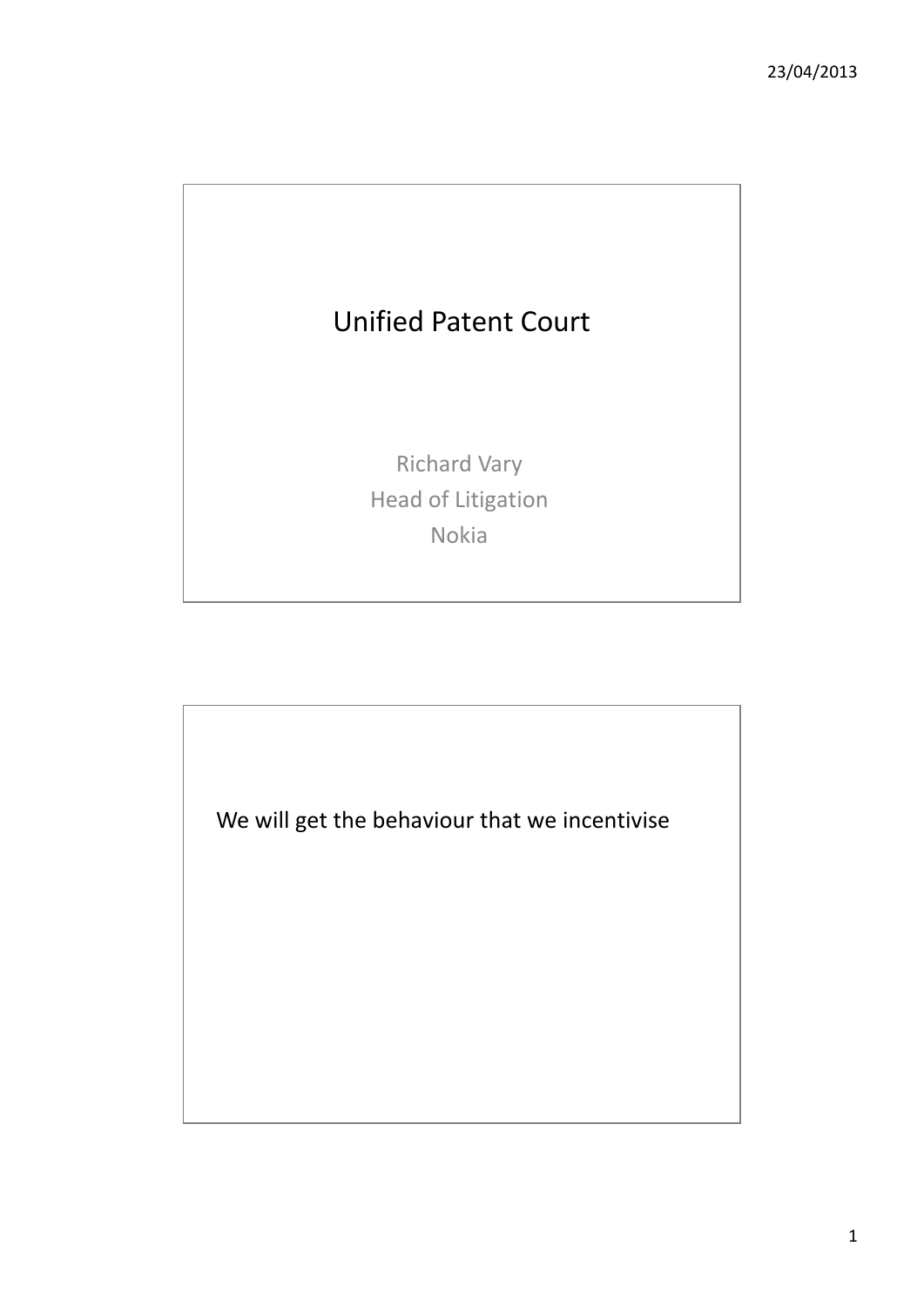

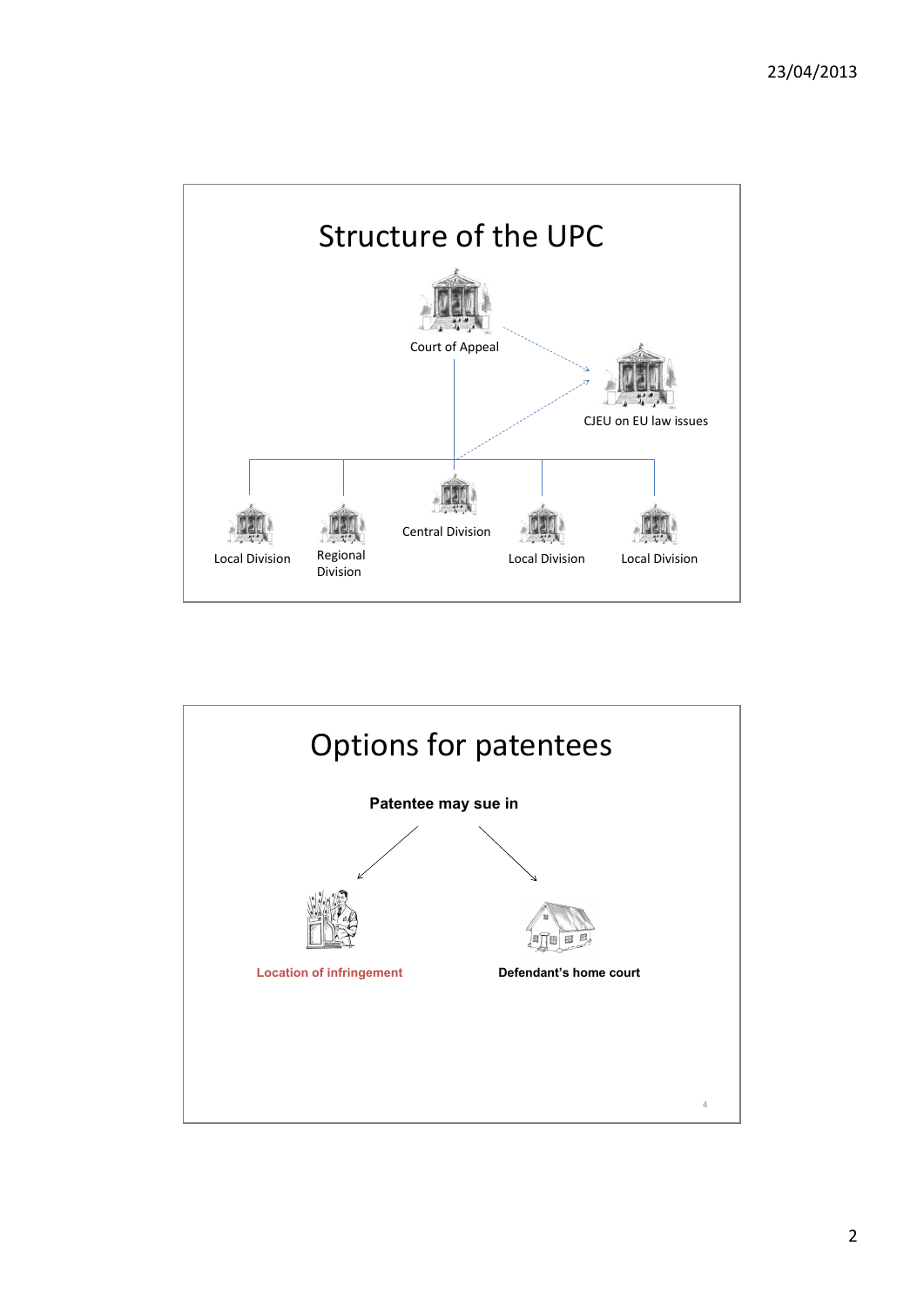

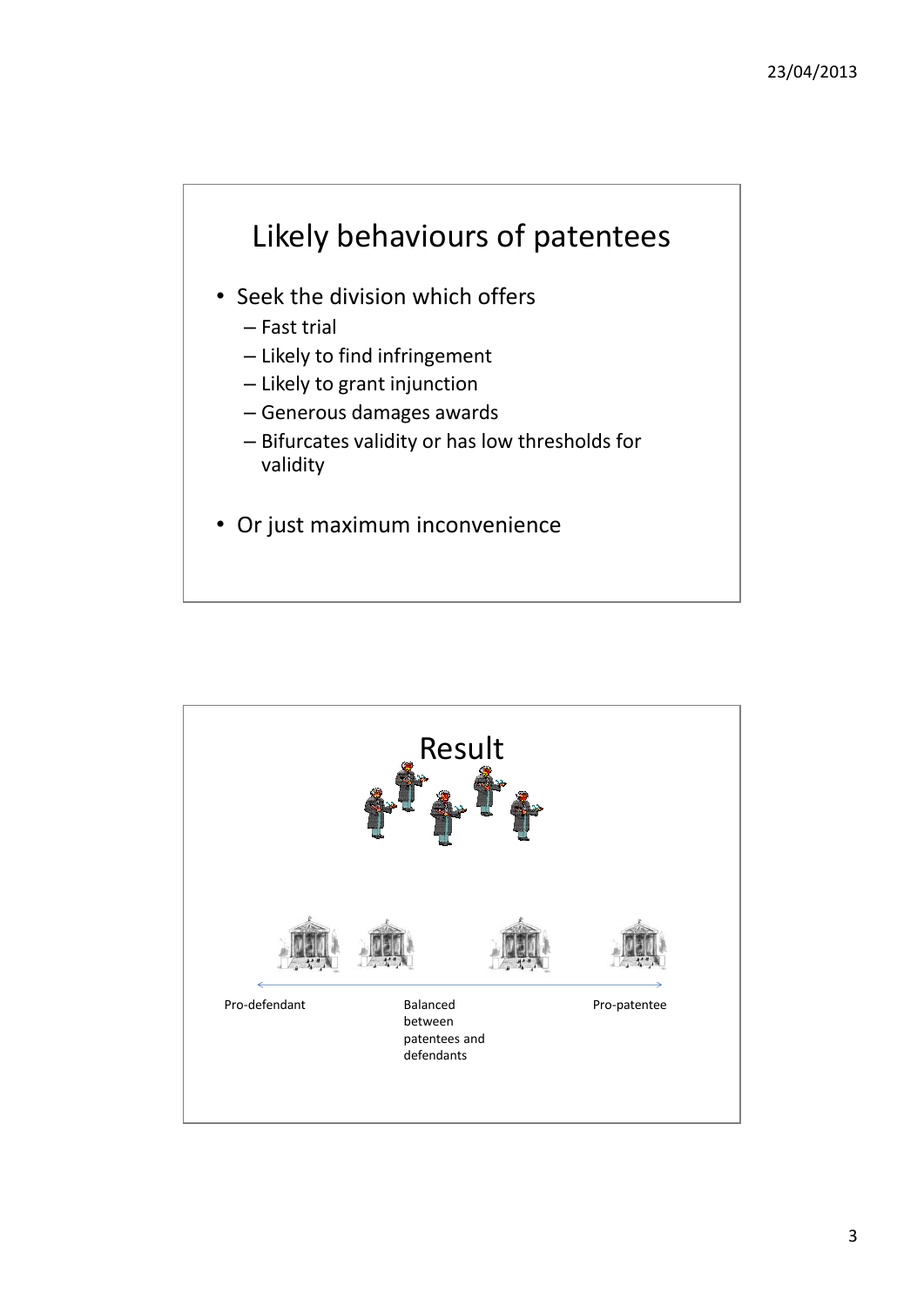

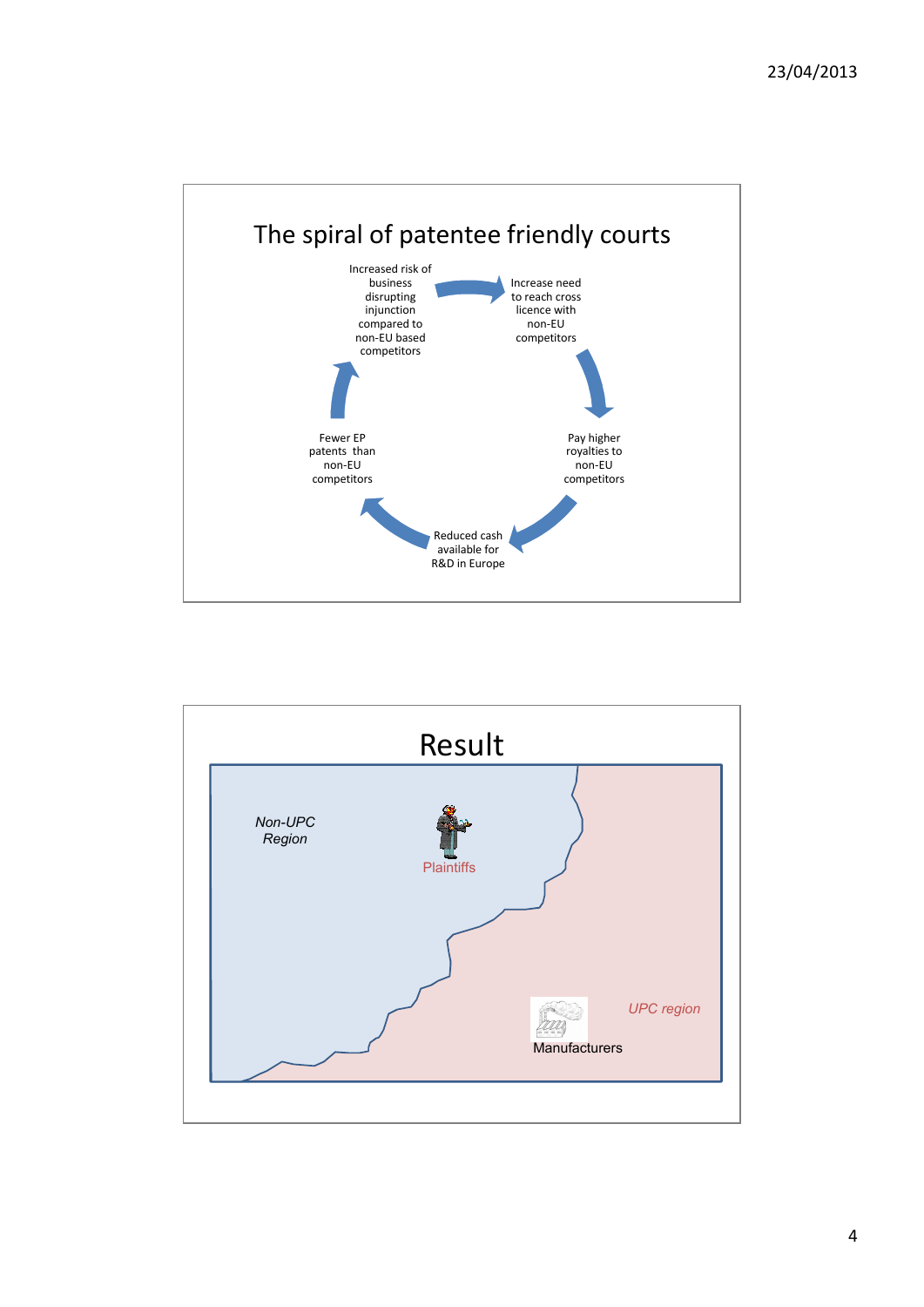| What can we do?    |                                                                           |
|--------------------|---------------------------------------------------------------------------|
| Can't do           | Can do                                                                    |
| Remove bifurcation | Change Rules of procedure:<br><b>Public consultation starts in</b><br>May |
| Change Art 33      | Can set up an effective UK<br>division                                    |